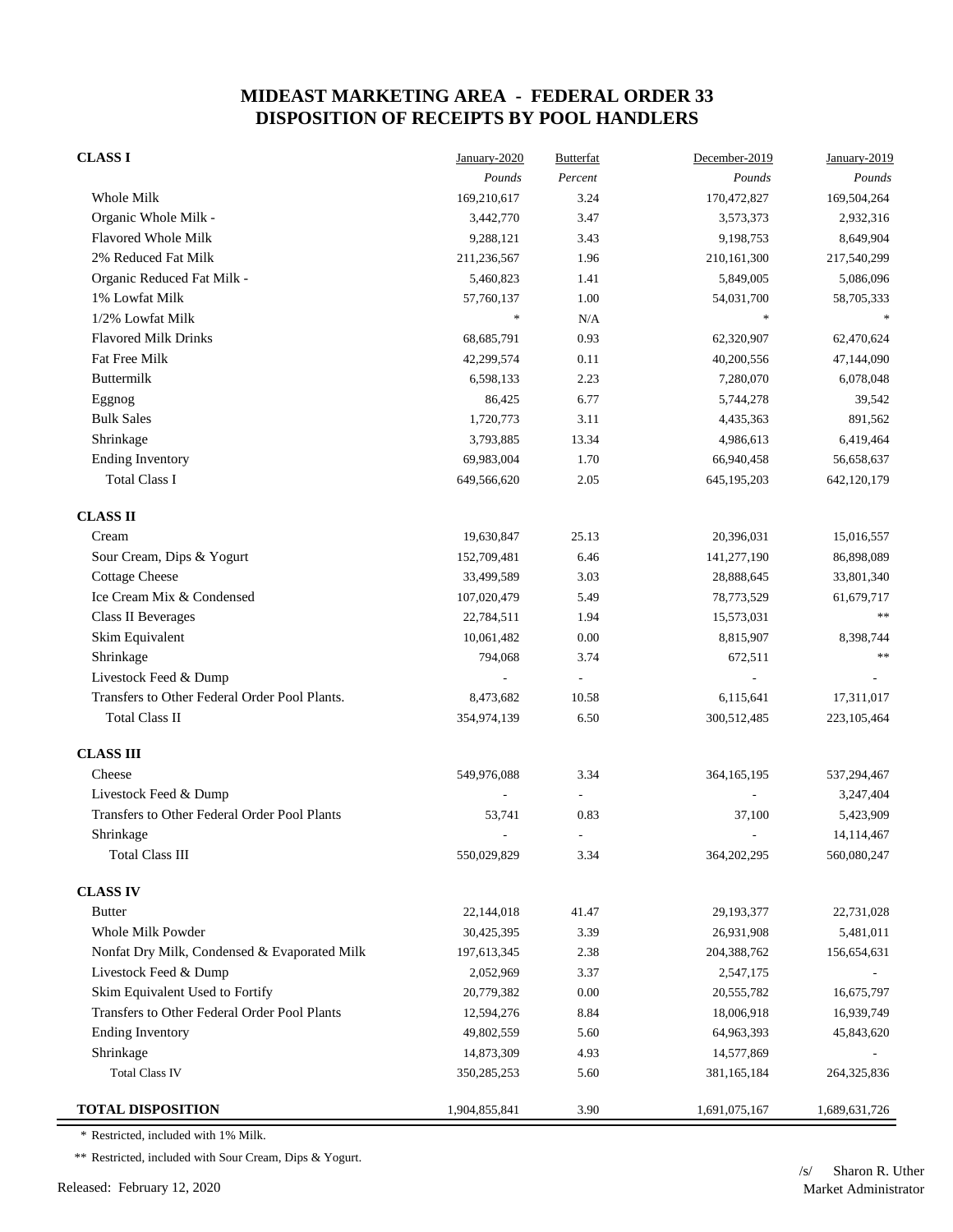| <b>CLASS I</b>                                | February-2020 | <b>Butterfat</b>         | January-2020             | February-2019 |
|-----------------------------------------------|---------------|--------------------------|--------------------------|---------------|
|                                               | Pounds        | Percent                  | Pounds                   | Pounds        |
| Whole Milk                                    | 156,200,663   | 3.25                     | 169,210,617              | 151,497,258   |
| Organic Whole Milk -                          | 3,025,641     | 3.45                     | 3,442,770                | 1,980,971     |
| <b>Flavored Whole Milk</b>                    | 9,489,892     | 3.38                     | 9,288,121                | 7,881,177     |
| 2% Reduced Fat Milk                           | 190,457,567   | 1.96                     | 211,236,567              | 193,214,110   |
| Organic Reduced Fat Milk -                    | 5,365,125     | 1.49                     | 5,460,823                | 4,013,891     |
| 1% Lowfat Milk                                | 53,360,729    | 1.00                     | 57,760,137               | 54,966,183    |
| 1/2% Lowfat Milk                              | $\ast$        | N/A                      | $\frac{d\mathbf{r}}{dt}$ |               |
| <b>Flavored Milk Drinks</b>                   | 62,617,514    | 0.94                     | 68, 685, 791             | 61,419,062    |
| Fat Free Milk                                 | 38,395,803    | 0.11                     | 42,299,574               | 42,804,263    |
| Buttermilk                                    | 5,962,212     | 2.15                     | 6,598,133                | 6,016,134     |
| Eggnog                                        | 39,009        | 7.49                     | 86,425                   | 12,209        |
| <b>Bulk Sales</b>                             | 952,421       | 4.50                     | 1,720,773                | 731,782       |
| Shrinkage                                     | 4,247,686     | 8.31                     | 3,793,885                | 5,065,489     |
| <b>Ending Inventory</b>                       | 66,941,211    | 1.72                     | 69,983,004               | 57,929,969    |
| <b>Total Class I</b>                          | 597,055,473   | 2.04                     | 649,566,620              | 587, 532, 498 |
| <b>CLASS II</b>                               |               |                          |                          |               |
| Cream                                         | 28,885,567    | 17.86                    | 19,630,847               | 11,416,686    |
| Sour Cream, Dips & Yogurt                     | 142,438,318   | 6.10                     | 152,709,481              | 74, 101, 283  |
| <b>Cottage Cheese</b>                         | 29,804,804    | 3.13                     | 33,499,589               | 30,696,435    |
| Ice Cream Mix & Condensed                     | 112,433,229   | 5.39                     | 107,020,479              | 60,562,600    |
| Class II Beverages                            | 32,644,788    | 1.92                     | 22,784,511               | $\ast$        |
| Skim Equivalent                               | 10,404,871    | 0.00                     | 10,061,482               | 8,579,708     |
| Shrinkage                                     | 9,201         | 100.00                   | 794,068                  | $\ast$ $\ast$ |
| Livestock Feed & Dump                         |               | $\overline{\phantom{a}}$ |                          |               |
| Transfers to Other Federal Order Pool Plants. | 8,339,673     | 11.22                    | 8,473,682                | 9,045,392     |
| <b>Total Class II</b>                         | 364,960,451   | 6.14                     | 354,974,139              | 194,402,104   |
| <b>CLASS III</b>                              |               |                          |                          |               |
| Cheese                                        | 562,822,363   | 3.29                     | 549,976,088              | 534,309,367   |
| Livestock Feed & Dump                         |               |                          |                          | 3,100,459     |
| Transfers to Other Federal Order Pool Plants  | 17,404        | 8.96                     | 53,741                   | 1,758,032     |
| Shrinkage                                     |               | $\overline{a}$           |                          | 10,283,757    |
| <b>Total Class III</b>                        | 562,839,767   | 3.29                     | 550,029,829              | 549,451,615   |
| <b>CLASS IV</b>                               |               |                          |                          |               |
| <b>Butter</b>                                 | 19,915,536    | 44.35                    | 22,144,018               | 24,421,550    |
| Whole Milk Powder                             | 27,110,459    | 2.70                     | 30,425,395               | 13,732,197    |
| Nonfat Dry Milk, Condensed & Evaporated Milk  | 185,804,877   | 2.83                     | 197,613,345              | 155,156,462   |
| Livestock Feed & Dump                         | 1,501,715     | 3.46                     | 2,052,969                |               |
| Skim Equivalent Used to Fortify               | 18,325,430    | $0.00\,$                 | 20,779,382               | 18,004,993    |
| Transfers to Other Federal Order Pool Plants  | 11,246,025    | 7.36                     | 12,594,276               | 16,577,738    |
| <b>Ending Inventory</b>                       | 52,370,789    | 5.35                     | 49,802,559               | 45,667,264    |
| Shrinkage                                     | 13,761,129    | 5.25                     | 14,873,309               |               |
| <b>Total Class IV</b>                         | 330,035,960   | 5.82                     | 350, 285, 253            | 273,560,204   |
| <b>TOTAL DISPOSITION</b>                      | 1,854,891,651 | 3.90                     | 1,904,855,841            | 1,604,946,421 |

\* Restricted, included with 1% Milk.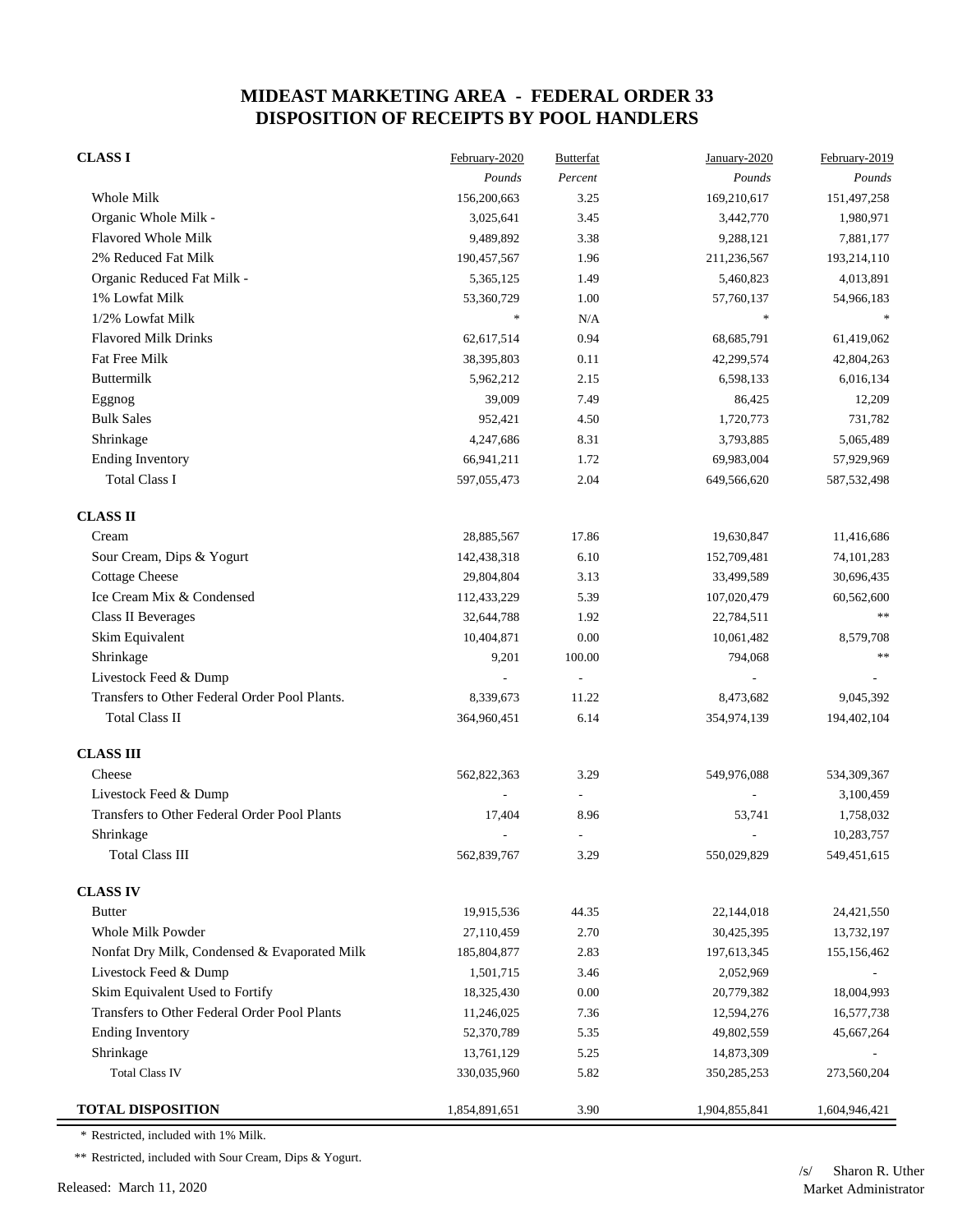| <b>CLASS I</b>                                | March-2020    | <b>Butterfat</b> | February-2020 | March-2019    |
|-----------------------------------------------|---------------|------------------|---------------|---------------|
|                                               | Pounds        | Percent          | Pounds        | Pounds        |
| Whole Milk                                    | 190,009,195   | 3.25             | 156,200,663   | 160,539,622   |
| Organic Whole Milk -                          | 3,690,323     | 3.42             | 3,025,641     | 2,598,309     |
| Flavored Whole Milk                           | 9,254,370     | 3.45             | 9,489,892     | 8,639,565     |
| 2% Reduced Fat Milk                           | 241,470,852   | 1.96             | 190,457,567   | 205,536,317   |
| Organic Reduced Fat Milk -                    | 6,497,725     | 1.54             | 5,365,125     | 4,354,972     |
| 1% Lowfat Milk                                | 57,831,633    | 1.00             | 53,360,729    | 58,206,586    |
| 1/2% Lowfat Milk                              | $\ast$        | N/A              | $\ast$        | 752,874       |
| <b>Flavored Milk Drinks</b>                   | 60,207,381    | 1.05             | 62,617,514    | 66,354,297    |
| <b>Fat Free Milk</b>                          | 40,971,290    | 0.10             | 38,395,803    | 45,029,801    |
| Buttermilk                                    | 4,829,687     | 2.19             | 5,962,212     | 6,721,889     |
| Eggnog                                        | 20,581        | 7.36             | 39,009        | 35,548        |
| <b>Bulk Sales</b>                             | 1,895,392     | 3.72             | 952,421       | 842,946       |
| Shrinkage                                     | 3,879,956     | 13.21            | 4,247,686     | 3,686,814     |
| <b>Ending Inventory</b>                       | 66,443,725    | 1.77             | 66,941,211    | 59,075,684    |
| <b>Total Class I</b>                          | 687,002,110   | 2.12             | 597,055,473   | 622, 375, 224 |
| <b>CLASS II</b>                               |               |                  |               |               |
| Cream                                         | 16,423,073    | 26.21            | 28,885,567    | 14,750,736    |
| Sour Cream, Dips & Yogurt                     | 130,112,999   | 6.15             | 142,438,318   | 89, 187, 823  |
| <b>Cottage Cheese</b>                         | 37,615,632    | 2.78             | 29,804,804    | 33,937,692    |
| Ice Cream Mix & Condensed                     | 100,247,586   | 7.13             | 112,433,229   | 76,033,926    |
| <b>Class II Beverages</b>                     | 31,455,567    | 1.52             | 32,644,788    | **            |
| Skim Equivalent                               | 11,387,040    | $0.00\,$         | 10,404,871    | 10,827,325    |
| Shrinkage                                     |               |                  | 9,201         | **            |
| Livestock Feed & Dump                         |               |                  |               |               |
| Transfers to Other Federal Order Pool Plants. | 2,754,543     | 27.20            | 8,339,673     | 10,573,425    |
| <b>Total Class II</b>                         | 329,996,440   | 6.58             | 364,960,451   | 235,310,927   |
| <b>CLASS III</b>                              |               |                  |               |               |
| Cheese                                        | 571,256,875   | 3.34             | 562,822,363   | 619,379,720   |
| Livestock Feed & Dump                         |               |                  |               | 1,929,437     |
| Transfers to Other Federal Order Pool Plants  |               |                  | 17,404        | 6,192,805     |
| Shrinkage                                     |               |                  |               | 14,183,180    |
| <b>Total Class III</b>                        | 571,256,875   | 3.34             | 562,839,767   | 641, 685, 142 |
| <b>CLASS IV</b>                               |               |                  |               |               |
| <b>Butter</b>                                 | 20,709,436    | 46.41            | 19,915,536    | 20,210,868    |
| Whole Milk Powder                             | 13,020,964    | 3.07             | 27,110,459    | 12,592,382    |
| Nonfat Dry Milk, Condensed & Evaporated Milk  | 165,042,709   | 1.88             | 185,804,877   | 174,105,920   |
| Livestock Feed & Dump                         | 1,202,839     | 2.73             | 1,501,715     |               |
| Skim Equivalent Used to Fortify               | 22,499,554    | $0.00\,$         | 18,325,430    | 18,674,212    |
| Transfers to Other Federal Order Pool Plants  | 12,186,516    | 12.19            | 11,246,025    | 19,444,103    |
| <b>Ending Inventory</b>                       | 56,077,319    | 4.78             | 52,370,789    | 56,166,085    |
| Shrinkage                                     | 14,008,703    | 4.22             | 13,761,129    |               |
| <b>Total Class IV</b>                         | 304,748,040   | 5.88             | 330,035,960   | 301,193,570   |
| <b>TOTAL DISPOSITION</b>                      | 1,893,003,465 | 3.87             | 1,854,891,651 | 1,800,564,863 |

\* Restricted, included with 1% Milk.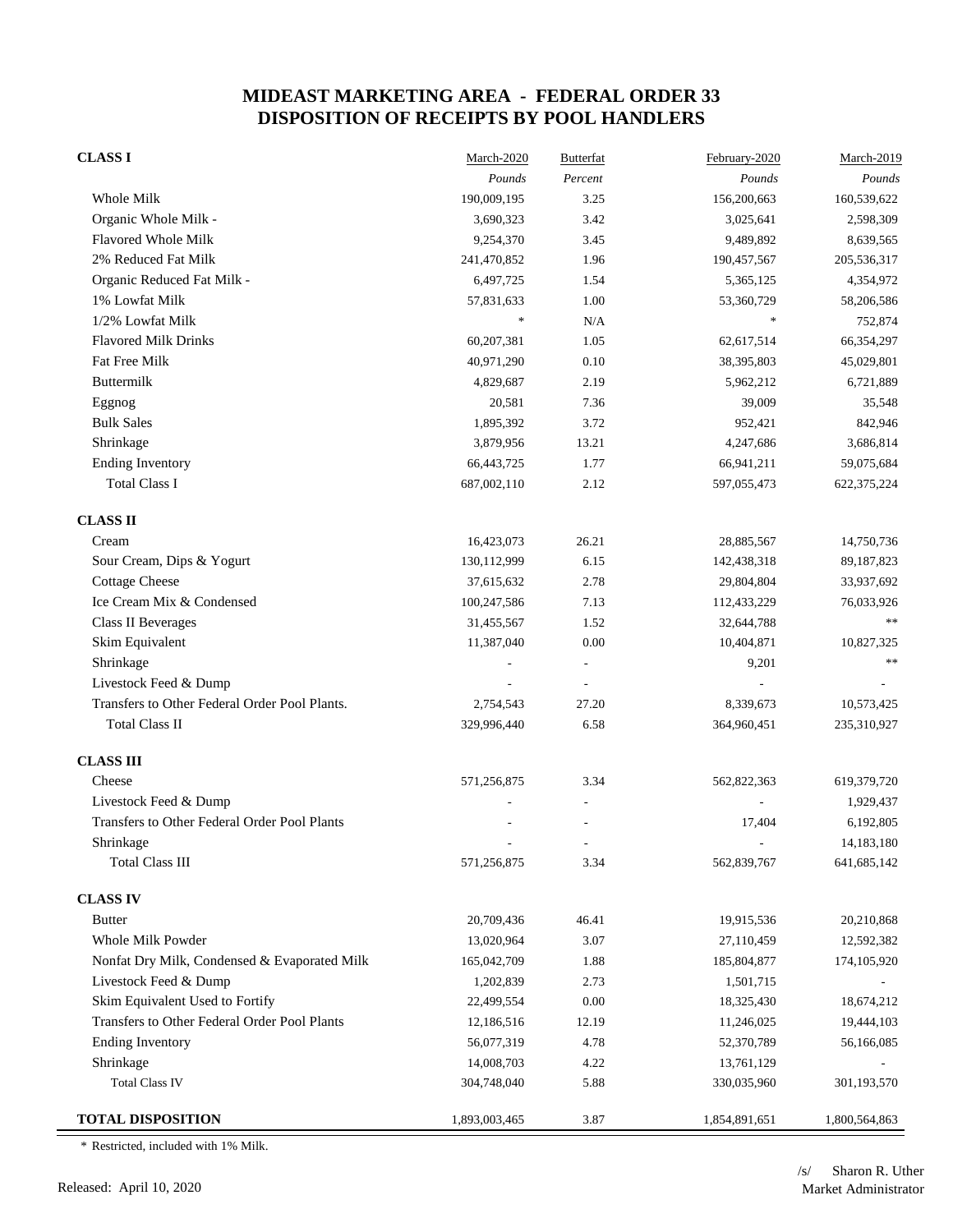| <b>CLASSI</b>                                 | April-2020    | Butterfat     | March-2020    | April-2019    |
|-----------------------------------------------|---------------|---------------|---------------|---------------|
|                                               | Pounds        | Percent       | Pounds        | Pounds        |
| Whole Milk                                    | 165,867,868   | 3.26          | 190,009,195   | 156,759,901   |
| Organic Whole Milk -                          | 3,471,800     | 3.42          | 3,690,323     | 2,226,984     |
| Flavored Whole Milk                           | 9,443,274     | 3.45          | 9,254,370     | 8,675,981     |
| 2% Reduced Fat Milk                           | 220,047,466   | 1.96          | 241,470,852   | 200,734,454   |
| Organic Reduced Fat Milk -                    | 6,528,060     | 1.45          | 6,497,725     | 4,866,176     |
| 1% Lowfat Milk                                | 60,524,762    | 1.00          | 57,831,633    | 56,395,443    |
| 1/2% Lowfat Milk                              | $\ast$        | N/A           | *             | 677,123       |
| <b>Flavored Milk Drinks</b>                   | 48,371,071    | 1.14          | 60,207,381    | 71,710,871    |
| Fat Free Milk                                 | 38,931,062    | 0.11          | 40,971,290    | 42,095,927    |
| Buttermilk                                    | 4,354,150     | 2.24          | 4,829,687     | 6,677,579     |
| Eggnog                                        | 3,873         | 7.49          | 20,581        | 48,206        |
| <b>Bulk Sales</b>                             | 2,889,304     | 3.79          | 1,895,392     | 912,105       |
| Shrinkage                                     | 6,052,914     | 6.53          | 3,879,956     | 5,036,647     |
| <b>Ending Inventory</b>                       | 75,571,722    | 1.63          | 66,443,725    | 62,826,402    |
| <b>Total Class I</b>                          | 642,057,326   | 2.07          | 687,002,110   | 619,643,799   |
| <b>CLASS II</b>                               |               |               |               |               |
| Cream                                         | 14,531,953    | 26.71         | 16,423,073    | 15,671,772    |
| Sour Cream, Dips & Yogurt                     | 113,708,676   | 6.02          | 130,112,999   | 115,689,777   |
| <b>Cottage Cheese</b>                         | 34,529,802    | 2.75          | 37,615,632    | 35,801,542    |
| Ice Cream Mix & Condensed                     | 111,332,156   | 6.10          | 100,247,586   | 87,661,287    |
| <b>Class II Beverages</b>                     | 18,756,053    | 1.87          | 31,455,567    | $***$         |
| Skim Equivalent                               | 10,321,141    | 0.00          | 11,387,040    | 11,848,494    |
| Shrinkage                                     | 104,465       | 99.65         |               | 416,570       |
| Livestock Feed & Dump                         |               | $\frac{1}{2}$ |               |               |
| Transfers to Other Federal Order Pool Plants. | 7,192,774     | 7.70          | 2,754,543     | 11,114,297    |
| <b>Total Class II</b>                         | 310,477,020   | 6.28          | 329,996,440   | 278, 203, 739 |
| <b>CLASS III</b>                              |               |               |               |               |
| Cheese                                        | 539,726,526   | 3.20          | 571,256,875   | 589,652,200   |
| Livestock Feed & Dump                         |               | ÷,            |               |               |
| Transfers to Other Federal Order Pool Plants  | ***           | N/A           |               | 1,310,286     |
| Shrinkage                                     |               |               |               |               |
| <b>Total Class III</b>                        | 539,726,526   | 3.20          | 571,256,875   | 590,962,486   |
| <b>CLASS IV</b>                               |               |               |               |               |
| <b>Butter</b>                                 | 24,730,084    | 47.95         | 20,709,436    | 20,830,825    |
| Whole Milk Powder                             | 24,955,982    | 2.87          | 13,020,964    | 15,119,846    |
| Nonfat Dry Milk, Condensed & Evaporated Milk  | 245,512,221   | 2.46          | 165,042,709   | 172,659,094   |
| Livestock Feed & Dump                         | 24,017,724    | 1.37          | 1,202,839     | 2,506,545     |
| Skim Equivalent Used to Fortify               | 27,998,574    | 0.00          | 22,499,554    | 18,700,719    |
| Transfers to Other Federal Order Pool Plants  | 15,408,198    | 8.12          | 12,186,516    | 20,875,483    |
| <b>Ending Inventory</b>                       | 45,942,151    | 5.28          | 56,077,319    | 45,971,093    |
| Shrinkage                                     | 16,022,905    | 4.51          | 14,008,703    | 14,875,586    |
| <b>Total Class IV</b>                         | 424,587,839   | 5.50          | 304,748,040   | 311,539,191   |
| <b>TOTAL DISPOSITION</b>                      | 1,916,848,711 | 3.83          | 1,893,003,465 | 1,800,349,215 |

\* Restricted, included with 1% Milk.

\*\* Restricted, included with Sour Cream, Dips & Yogurt.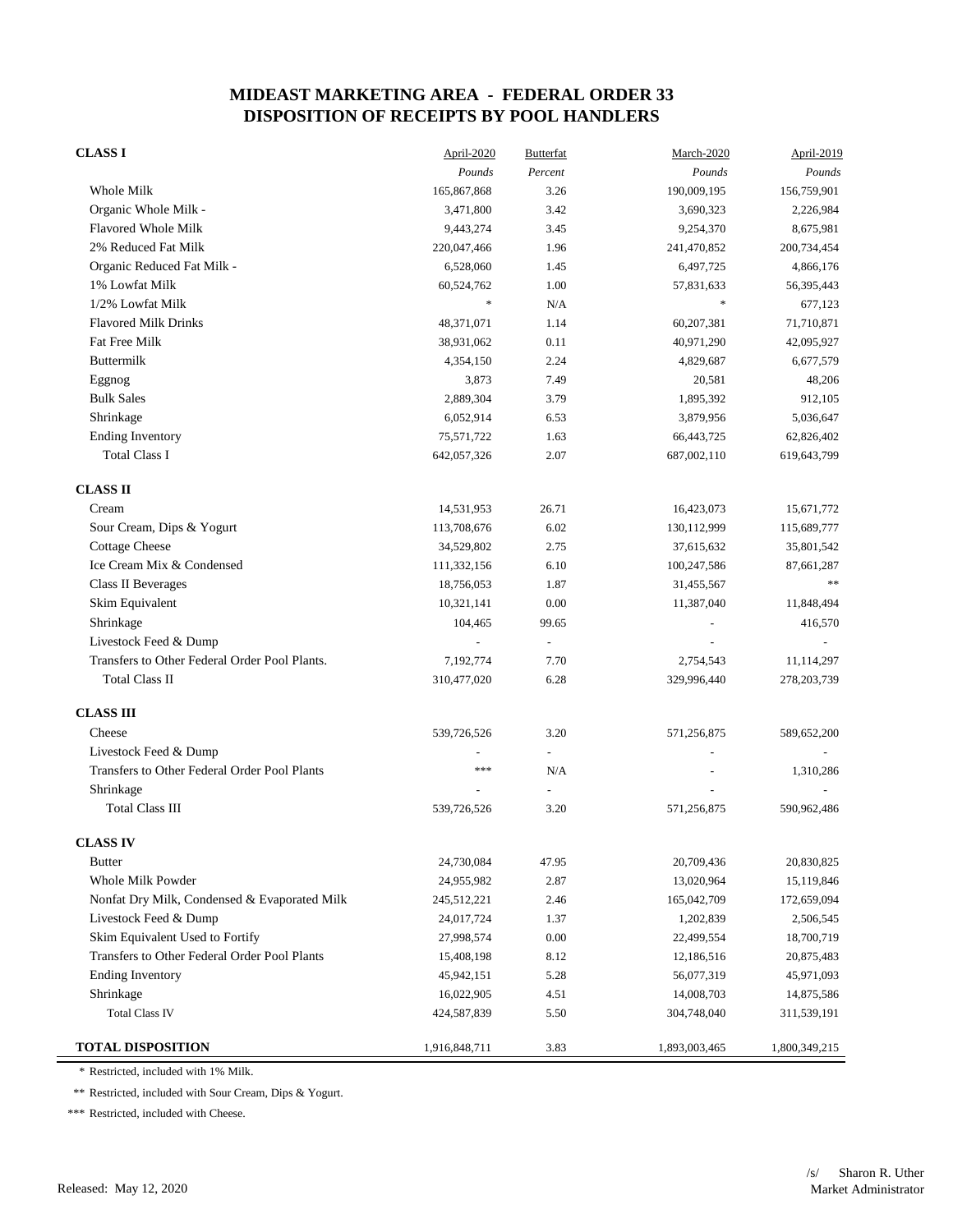| <b>CLASS I</b>                                | May-2020      | <b>Butterfat</b> | April-2020               | May-2019      |
|-----------------------------------------------|---------------|------------------|--------------------------|---------------|
|                                               | Pounds        | Percent          | Pounds                   | Pounds        |
| Whole Milk                                    | 164,532,273   | 3.24             | 165,867,868              | 160,858,205   |
| Organic Whole Milk -                          | 4,011,365     | 3.44             | 3,471,800                | 2,518,653     |
| Flavored Whole Milk                           | 8,640,447     | 3.43             | 9,443,274                | 8,667,490     |
| 2% Reduced Fat Milk                           | 215,130,440   | 1.95             | 220,047,466              | 198,180,838   |
| Organic Reduced Fat Milk -                    | 5,839,556     | 1.52             | 6,528,060                | 4,754,313     |
| 1% Lowfat Milk                                | 55,320,540    | 1.00             | 60,524,762               | 57,764,216    |
| 1/2% Lowfat Milk                              | 654,063       | 0.41             | $\ast$                   |               |
| <b>Flavored Milk Drinks</b>                   | 45,187,877    | 1.11             | 48,371,071               | 69,700,483    |
| Fat Free Milk                                 | 38,753,088    | 0.11             | 38,931,062               | 44,390,878    |
| Buttermilk                                    | 4,935,237     | 2.31             | 4,354,150                | 5,855,821     |
| Eggnog                                        | 4,249         | 7.48             | 3,873                    |               |
| <b>Bulk Sales</b>                             | 2,477,470     | 3.64             | 2,889,304                | 690,980       |
| Shrinkage                                     | 7,938,238     | 6.91             | 6,052,914                | 4,959,839     |
| <b>Ending Inventory</b>                       | 80,472,123    | 1.67             | 75,571,722               | 62,927,813    |
| <b>Total Class I</b>                          | 633,896,966   | 2.09             | 642,057,326              | 621,269,529   |
| <b>CLASS II</b>                               |               |                  |                          |               |
| Cream                                         | 17,051,742    | 26.68            | 14,531,953               | 16,203,270    |
| Sour Cream, Dips & Yogurt                     | 124,376,091   | 7.14             | 113,708,676              | 138, 155, 815 |
| <b>Cottage Cheese</b>                         | 38,154,190    | 3.19             | 34,529,802               | 33,803,554    |
| Ice Cream Mix & Condensed                     | 148,845,272   | 6.74             | 111,332,156              | 109,703,063   |
| Class II Beverages                            | 19,462,978    | 3.78             | 18,756,053               | $***$         |
| Skim Equivalent                               | 13,466,691    | 0.00             | 10,321,141               | 14,331,699    |
| Shrinkage                                     |               | $\overline{a}$   | 104,465                  | 5,208         |
| Livestock Feed & Dump                         |               | ÷,               |                          |               |
| Transfers to Other Federal Order Pool Plants. | 7,571,533     | 18.41            | 7,192,774                | 17,990,010    |
| <b>Total Class II</b>                         | 368,928,497   | 7.27             | 310,477,020              | 330, 192, 619 |
| <b>CLASS III</b>                              |               |                  |                          |               |
| Cheese                                        | 596,897,782   | 3.14             | 539,726,526              | 632,438,282   |
| Livestock Feed & Dump                         |               |                  |                          |               |
| Transfers to Other Federal Order Pool Plants  | 167,391       | 6.03             | ***                      | 4,134,246     |
| Shrinkage                                     |               | ÷,               | $\overline{\phantom{a}}$ |               |
| <b>Total Class III</b>                        | 597,065,173   | 3.14             | 539,726,526              | 636, 572, 528 |
| <b>CLASS IV</b>                               |               |                  |                          |               |
| <b>Butter</b>                                 | 14,015,254    | 46.47            | 24,730,084               | 22,562,579    |
| Whole Milk Powder                             | 26,588,290    | 3.45             | 24,955,982               | 27,086,082    |
| Nonfat Dry Milk, Condensed & Evaporated Milk  | 182,327,481   | 1.31             | 245,512,221              | 225,032,656   |
| Livestock Feed & Dump                         | 1,936,558     | 3.93             | 24,017,724               | 1,869,950     |
| Skim Equivalent Used to Fortify               | 25,582,354    | 0.00             | 27,998,574               | 21,270,767    |
| Transfers to Other Federal Order Pool Plants  | 13,623,753    | 5.87             | 15,408,198               | 21,340,888    |
| <b>Ending Inventory</b>                       | 59,105,478    | 4.59             | 45,942,151               | 48,616,280    |
| Shrinkage                                     | 15,513,597    | 1.28             | 16,022,905               | 14,261,405    |
| <b>Total Class IV</b>                         | 338,692,765   | 4.16             | 424,587,839              | 382,040,607   |
| <b>TOTAL DISPOSITION</b>                      | 1,938,583,401 | 3.76             | 1,916,848,711            | 1,970,075,283 |

\* Restricted, included with 1% Milk.

\*\* Restricted, included with Sour Cream, Dips & Yogurt.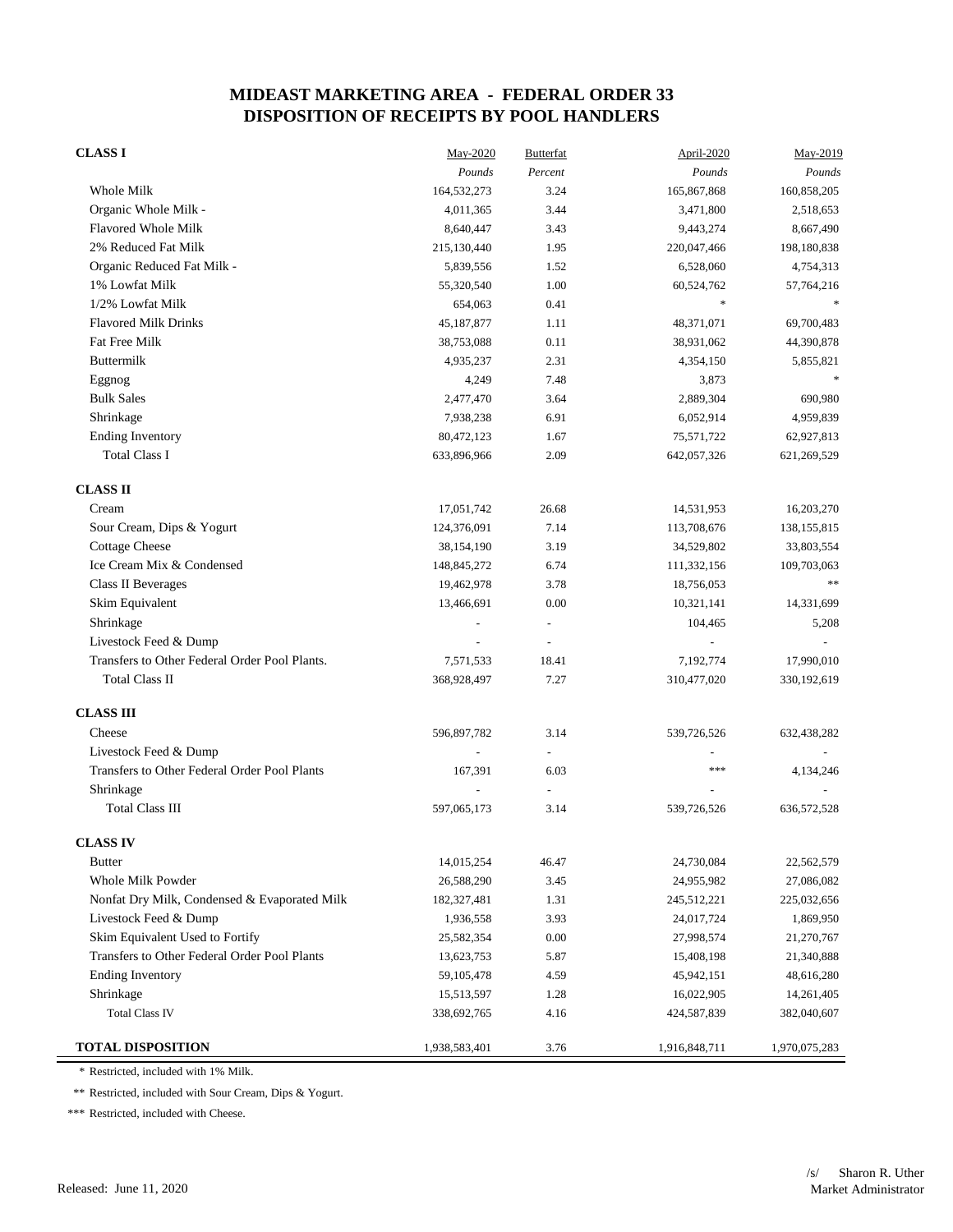| <b>CLASS I</b>                                | June-2020     | <b>Butterfat</b>         | May-2020       | June-2019     |
|-----------------------------------------------|---------------|--------------------------|----------------|---------------|
|                                               | Pounds        | Percent                  | Pounds         | Pounds        |
| Whole Milk                                    | 156,524,703   | 3.25                     | 164,532,273    | 150,135,590   |
| Organic Whole Milk -                          | 3,894,292     | 3.46                     | 4,011,365      | 2,392,179     |
| <b>Flavored Whole Milk</b>                    | 10,096,818    | 3.39                     | 8,640,447      | 7,745,510     |
| 2% Reduced Fat Milk                           | 205,058,107   | 1.94                     | 215,130,440    | 191,349,090   |
| Organic Reduced Fat Milk -                    | 6,176,129     | 1.53                     | 5,839,556      | 4,113,057     |
| 1% Lowfat Milk                                | 48,900,599    | 0.98                     | 55,320,540     | 49,965,162    |
| 1/2% Lowfat Milk                              | 606,249       | 0.40                     | 654,063        | 81,506        |
| <b>Flavored Milk Drinks</b>                   | 48,964,954    | 1.14                     | 45,187,877     | 43,875,593    |
| Fat Free Milk                                 | 35,350,239    | 0.10                     | 38,753,088     | 39,855,682    |
| Buttermilk                                    | 5,671,558     | 2.22                     | 4,935,237      | 6,153,540     |
| Eggnog                                        | 19,946        | 8.46                     | 4,249          |               |
| <b>Bulk Sales</b>                             | 4,786,147     | 2.25                     | 2,477,470      | 1,592,852     |
| Shrinkage                                     | 8,656,241     | 6.55                     | 7,938,238      | 3,997,052     |
| <b>Ending Inventory</b>                       | 70,246,334    | 1.70                     | 80,472,123     | 61,928,790    |
| <b>Total Class I</b>                          | 604,952,316   | 2.10                     | 633,896,966    | 563,185,603   |
| <b>CLASS II</b>                               |               |                          |                |               |
| Cream                                         | 21,308,871    | 21.67                    | 17,051,742     | 16,956,966    |
| Sour Cream, Dips & Yogurt                     | 139,481,322   | 4.88                     | 124,376,091    | 130,577,766   |
| <b>Cottage Cheese</b>                         | 35,093,680    | 2.18                     | 38,154,190     | 31,442,366    |
| Ice Cream Mix & Condensed                     | 128,566,712   | 7.74                     | 148,845,272    | 103,760,027   |
| <b>Class II Beverages</b>                     | 26,506,893    | 2.11                     | 19,462,978     | $\ast$        |
| Skim Equivalent                               | 15,718,311    | 0.00                     | 13,466,691     | 11,880,015    |
| Shrinkage                                     |               |                          |                | $\ast$        |
| Livestock Feed & Dump                         |               | $\overline{\phantom{a}}$ |                |               |
| Transfers to Other Federal Order Pool Plants. | 3,181,458     | 33.32                    | 7,571,533      | 9,319,690     |
| <b>Total Class II</b>                         | 369,857,247   | 6.42                     | 368,928,497    | 303,936,830   |
| <b>CLASS III</b>                              |               |                          |                |               |
| Cheese                                        | 128,286,298   | 4.77                     | 596,897,782    | 635,756,986   |
| Livestock Feed & Dump                         |               |                          | $\overline{a}$ | 1,851,351     |
| Transfers to Other Federal Order Pool Plants  | 583,089       | 3.47                     | 167,391        | 4,017,532     |
| Shrinkage                                     |               |                          |                | 14,050,552    |
| <b>Total Class III</b>                        | 128,869,387   | 4.77                     | 597,065,173    | 655, 676, 421 |
| <b>CLASS IV</b>                               |               |                          |                |               |
| <b>Butter</b>                                 | 11,946,143    | 39.21                    | 14,015,254     | 17,887,561    |
| Whole Milk Powder                             | 24, 237, 766  | 2.87                     | 26,588,290     | 22,787,492    |
| Nonfat Dry Milk, Condensed & Evaporated Milk  | 227,301,018   | 0.68                     | 182,327,481    | 182,458,429   |
| Livestock Feed & Dump                         | 1,791,604     | 4.38                     | 1,936,558      |               |
| Skim Equivalent Used to Fortify               | 20,669,482    | 0.00                     | 25,582,354     | 18,077,366    |
| Transfers to Other Federal Order Pool Plants  | 13,082,373    | 5.47                     | 13,623,753     | 19,591,901    |
| <b>Ending Inventory</b>                       | 46,744,302    | 4.95                     | 59,105,478     | 50,905,813    |
| Shrinkage                                     | 15,415,359    | 3.23                     | 15,513,597     |               |
| <b>Total Class IV</b>                         | 361,188,047   | 2.91                     | 338,692,765    | 311,708,562   |
| <b>TOTAL DISPOSITION</b>                      | 1,464,866,997 | 3.63                     | 1,938,583,401  | 1,834,507,416 |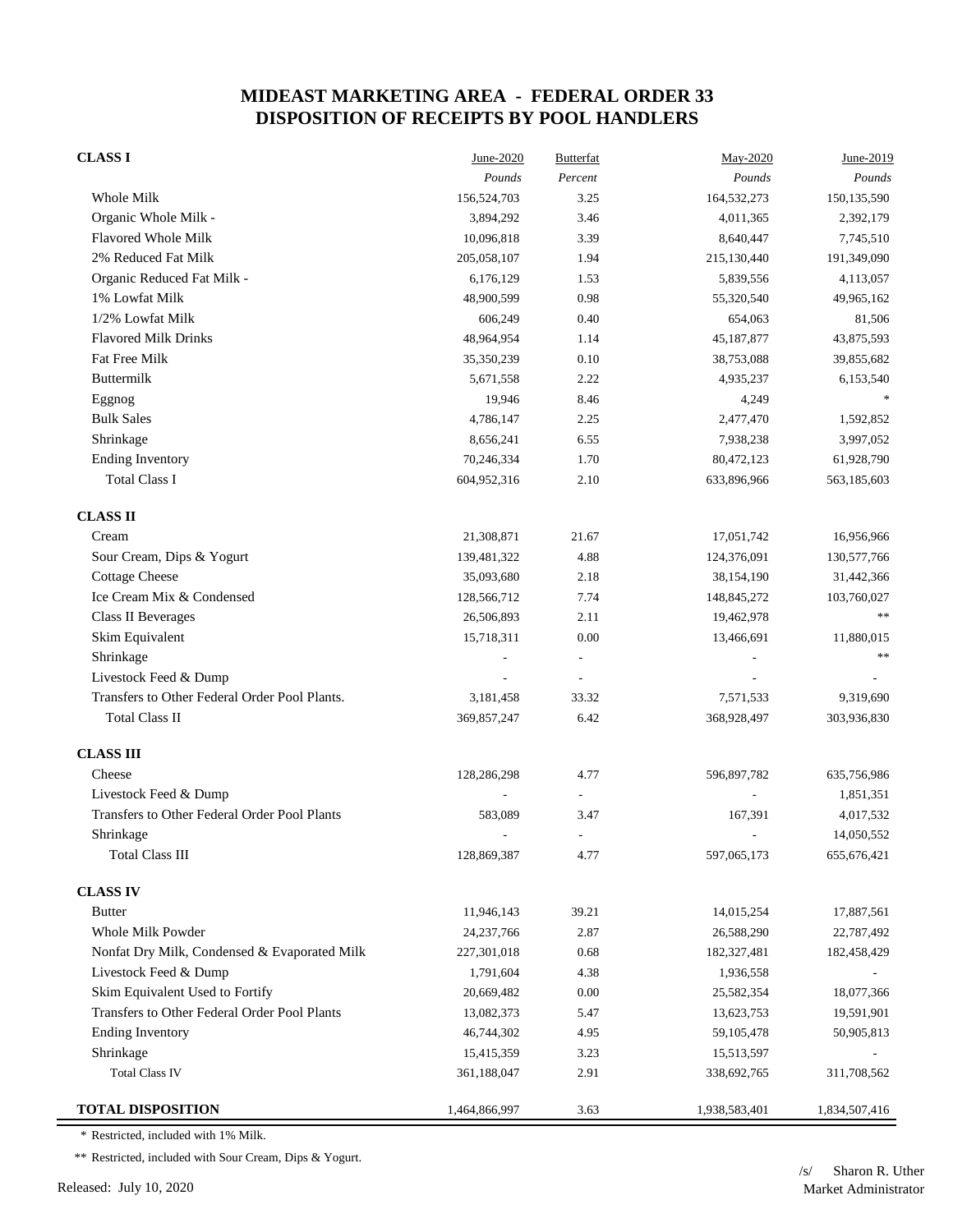| <b>CLASS I</b>                                | July-2020     | <b>Butterfat</b> | June-2020     | July-2019     |
|-----------------------------------------------|---------------|------------------|---------------|---------------|
|                                               | Pounds        | Percent          | Pounds        | Pounds        |
| Whole Milk                                    | 166,195,398   | 3.25             | 156,524,703   | 156, 122, 795 |
| Organic Whole Milk -                          | 2,217,363     | 3.38             | 3,894,292     | 2,085,790     |
| Flavored Whole Milk                           | 9,635,103     | 3.37             | 10,096,818    | 7,885,189     |
| 2% Reduced Fat Milk                           | 213,758,115   | 1.97             | 205,058,107   | 198,024,450   |
| Organic Reduced Fat Milk -                    | 6,032,604     | 1.45             | 6,176,129     | 4,905,015     |
| 1% Lowfat Milk                                | 49,574,464    | 0.99             | 48,900,599    | 49,678,969    |
| 1/2% Lowfat Milk                              | 614,469       | 0.41             | 606,249       |               |
| <b>Flavored Milk Drinks</b>                   | 48,343,928    | 1.14             | 48,964,954    | 45,385,153    |
| Fat Free Milk                                 | 36,983,171    | 0.10             | 35,350,239    | 39,696,455    |
| Buttermilk                                    | 5,403,649     | 2.15             | 5,671,558     | 6,713,994     |
| Eggnog                                        | 5,214         | 8.38             | 19,946        |               |
| <b>Bulk Sales</b>                             | 3,163,647     | 3.17             | 4,786,147     | 1,153,628     |
| Shrinkage                                     | 4,816,491     | 8.00             | 8,656,241     | 7,337,945     |
| <b>Ending Inventory</b>                       | 57,373,660    | 1.85             | 70,246,334    | 62,786,028    |
| <b>Total Class I</b>                          | 604, 117, 276 | 2.12             | 604,952,316   | 581,775,411   |
| <b>CLASS II</b>                               |               |                  |               |               |
| Cream                                         | 15,165,083    | 20.57            | 21,308,871    | 13,657,768    |
| Sour Cream, Dips & Yogurt                     | 133,944,474   | 4.92             | 139,481,322   | 138,096,207   |
| <b>Cottage Cheese</b>                         | 35,381,566    | 1.62             | 35,093,680    | 38,987,301    |
| Ice Cream Mix & Condensed                     | 108,623,070   | 8.71             | 128,566,712   | 128,631,814   |
| <b>Class II Beverages</b>                     | 20,831,768    | 0.69             | 26,506,893    | 15,051,743    |
| Skim Equivalent                               | 14,223,576    | 0.00             | 15,718,311    | 13,306,378    |
| Shrinkage                                     | 5,483,817     |                  |               | 612,223       |
| Livestock Feed & Dump                         |               |                  |               |               |
| Transfers to Other Federal Order Pool Plants. | 7,439,874     | 41.81            | 3,181,458     | 12,138,670    |
| <b>Total Class II</b>                         | 341,093,228   | 6.75             | 369,857,247   | 360,482,104   |
| <b>CLASS III</b>                              |               |                  |               |               |
| Cheese                                        | 72,786,990    | 6.95             | 128,286,298   | 624,142,964   |
| Livestock Feed & Dump                         |               |                  |               |               |
| Transfers to Other Federal Order Pool Plants  | 91,001        | 7.04             | 583,089       | 811,673       |
| Shrinkage                                     |               |                  |               |               |
| <b>Total Class III</b>                        | 72,877,991    | 6.95             | 128,869,387   | 624,954,637   |
| <b>CLASS IV</b>                               |               |                  |               |               |
| <b>Butter</b>                                 | 9,610,347     | 41.22            | 11,946,143    | 14,160,180    |
| Whole Milk Powder                             | 27,019,328    | 2.61             | 24, 237, 766  | 18,858,614    |
| Nonfat Dry Milk, Condensed & Evaporated Milk  | 230, 385, 538 | 0.48             | 227,301,018   | 154,104,820   |
| Livestock Feed & Dump                         | 4,511,776     | 2.60             | 1,791,604     | 3,621,714     |
| Skim Equivalent Used to Fortify               | 20,271,174    | $0.00\,$         | 20,669,482    | 13,478,864    |
| Transfers to Other Federal Order Pool Plants  | 7,582,551     | 8.63             | 13,082,373    | 18,931,619    |
| <b>Ending Inventory</b>                       | 39,477,732    | 5.02             | 46,744,302    | 46,788,209    |
| Shrinkage                                     | 15,690,096    | 3.31             | 15,415,359    | 14,980,541    |
| <b>Total Class IV</b>                         | 354,548,542   | 2.55             | 361,188,047   | 284,924,561   |
| <b>TOTAL DISPOSITION</b>                      | 1,372,637,037 | 3.64             | 1,464,866,997 | 1,852,136,713 |

\* Restricted, included with 1% Milk.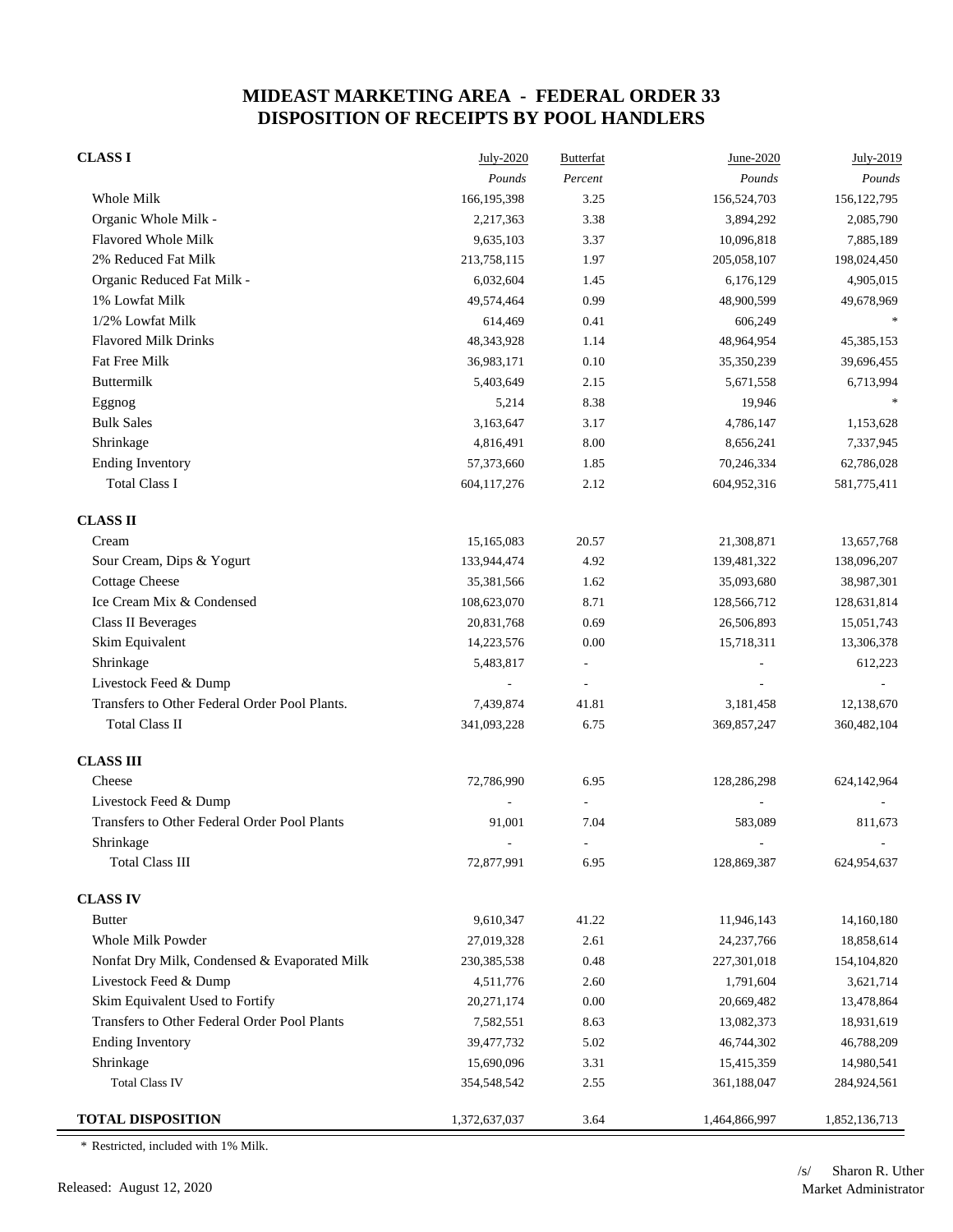| <b>CLASS I</b>                                | August-2020   | <b>Butterfat</b> | July-2020     | August-2019   |
|-----------------------------------------------|---------------|------------------|---------------|---------------|
|                                               | Pounds        | Percent          | Pounds        | Pounds        |
| Whole Milk                                    | 161,415,557   | 3.24             | 166,195,398   | 157,965,071   |
| Organic Whole Milk -                          | 2,790,915     | 3.41             | 2,217,363     | 2,116,619     |
| Flavored Whole Milk                           | 9,879,297     | 3.40             | 9,635,103     | 8,737,878     |
| 2% Reduced Fat Milk                           | 209,564,426   | 1.96             | 213,758,115   | 199,376,232   |
| Organic Reduced Fat Milk -                    | 6,259,293     | 1.44             | 6,032,604     | 4,204,000     |
| 1% Lowfat Milk                                | 51,734,805    | 0.99             | 49,574,464    | 54,816,468    |
| 1/2% Lowfat Milk                              | $\ast$        | N/A              | 614,469       |               |
| <b>Flavored Milk Drinks</b>                   | 50,603,121    | 1.10             | 48,343,928    | 59,823,242    |
| Fat Free Milk                                 | 37,852,941    | 0.10             | 36,983,171    | 41,170,582    |
| Buttermilk                                    | 5,972,388     | 2.22             | 5,403,649     | 6,521,810     |
| Eggnog                                        | $\ast$        | N/A              | 5,214         | 15,126        |
| <b>Bulk Sales</b>                             | 6,960,463     | 2.64             | 3,163,647     | 4,423,142     |
| Shrinkage                                     | 9,501,569     | 6.23             | 4,816,491     | 8,916,784     |
| <b>Ending Inventory</b>                       | 59,772,508    | 1.74             | 57,373,660    | 69,669,376    |
| <b>Total Class I</b>                          | 612,307,283   | 2.11             | 604,117,276   | 617,756,330   |
| <b>CLASS II</b>                               |               |                  |               |               |
| Cream                                         | 24,253,340    | 24.26            | 15,165,083    | 16,122,432    |
| Sour Cream, Dips & Yogurt                     | 168,064,150   | 5.38             | 133,944,474   | 140,400,874   |
| <b>Cottage Cheese</b>                         | 37,904,957    | 2.04             | 35,381,566    | 39,097,860    |
| Ice Cream Mix & Condensed                     | 146,868,950   | 6.31             | 108,623,070   | 122,836,622   |
| <b>Class II Beverages</b>                     | 31,006,893    | 0.48             | 20,831,768    | 9,768,845     |
| Skim Equivalent                               | 13,609,857    | 0.00             | 14,223,576    | 11,806,586    |
| Shrinkage                                     | 833,830       | 0.33             | 5,483,817     | 1,272,690     |
| Livestock Feed & Dump                         |               |                  |               |               |
| Transfers to Other Federal Order Pool Plants. | 12,185,962    | 10.39            | 7,439,874     | 10,837,276    |
| <b>Total Class II</b>                         | 434,727,939   | 6.07             | 341,093,228   | 352,143,185   |
| <b>CLASS III</b>                              |               |                  |               |               |
| Cheese                                        | 140,345,609   | 5.14             | 72,786,990    | 543,479,781   |
| Livestock Feed & Dump                         |               |                  |               |               |
| Transfers to Other Federal Order Pool Plants  | 96,856        | 5.37             | 91,001        | 6,629,240     |
| Shrinkage                                     |               |                  |               |               |
| <b>Total Class III</b>                        | 140,442,465   | 5.14             | 72,877,991    | 550,109,021   |
| <b>CLASS IV</b>                               |               |                  |               |               |
| <b>Butter</b>                                 | 9,033,843     | 42.13            | 9,610,347     | 12,726,182    |
| Whole Milk Powder                             | 19,370,471    | 2.35             | 27,019,328    | 22,118,386    |
| Nonfat Dry Milk, Condensed & Evaporated Milk  | 171,195,639   | 0.32             | 230, 385, 538 | 144,853,391   |
| Livestock Feed & Dump                         | 4,791,154     | 2.24             | 4,511,776     | 1,728,418     |
| Skim Equivalent Used to Fortify               | 23,807,802    | $0.00\,$         | 20,271,174    | 16,977,534    |
| Transfers to Other Federal Order Pool Plants  | 10,033,779    | 7.54             | 7,582,551     | 22,125,431    |
| <b>Ending Inventory</b>                       | 45,992,969    | 5.43             | 39,477,732    | 51,211,366    |
| Shrinkage                                     | 16,331,616    | 3.65             | 15,690,096    | 17,208,428    |
| <b>Total Class IV</b>                         | 300, 557, 273 | 2.92             | 354,548,542   | 288,949,136   |
| <b>TOTAL DISPOSITION</b>                      | 1,488,034,960 | 3.72             | 1,372,637,037 | 1,808,957,672 |

\* Restricted, included with 1% Milk.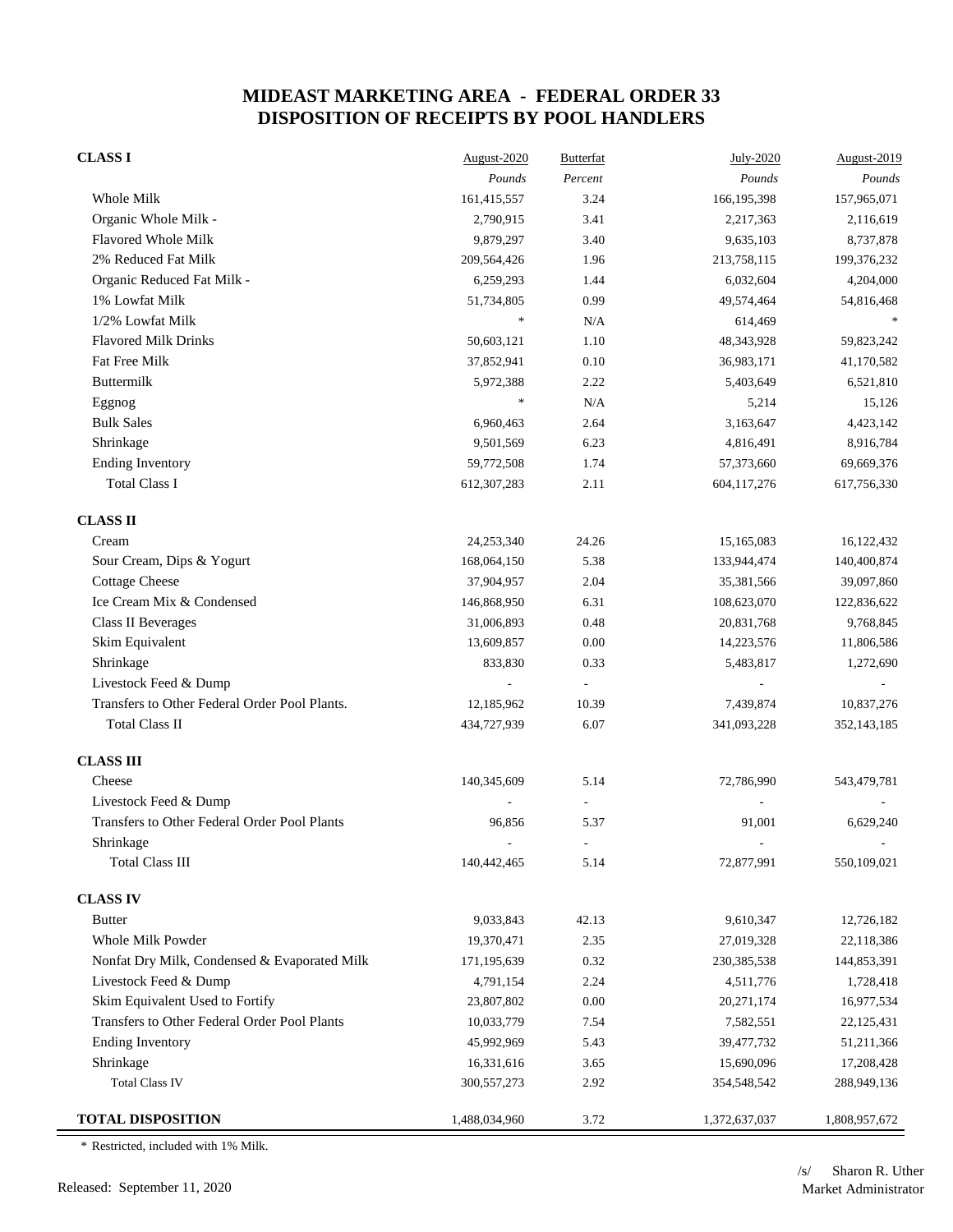| <b>CLASS I</b>                                | September-2020 | <b>Butterfat</b> | August-2020              | September-2019 |
|-----------------------------------------------|----------------|------------------|--------------------------|----------------|
|                                               | Pounds         | Percent          | Pounds                   | Pounds         |
| <b>Whole Milk</b>                             | 160,213,275    | 3.24             | 161,415,557              | 145,228,814    |
| Organic Whole Milk -                          | 4,048,298      | 3.45             | 2,790,915                | 2,296,921      |
| <b>Flavored Whole Milk</b>                    | 10,645,444     | 3.41             | 9,879,297                | 8,014,640      |
| 2% Reduced Fat Milk                           | 205,604,848    | 1.96             | 209,564,426              | 183,213,605    |
| Organic Reduced Fat Milk -                    | 6,863,870      | 1.48             | 6,259,293                | 3,936,875      |
| 1% Lowfat Milk                                | 55,968,893     | 0.99             | 51,734,805               | 54, 587, 853   |
| 1/2% Lowfat Milk                              | $\ast$         | N/A              | $\ast$                   |                |
| <b>Flavored Milk Drinks</b>                   | 61,560,394     | 1.05             | 50,603,121               | 69,468,421     |
| Fat Free Milk                                 | 36,961,286     | 0.12             | 37,852,941               | 39,500,523     |
| <b>Buttermilk</b>                             | 5,680,490      | 2.21             | 5,972,388                | 6,292,553      |
| Eggnog                                        | 248,768        | 6.36             | $\ast$                   | 272,594        |
| <b>Bulk Sales</b>                             | 4,810,691      | 3.23             | 6,960,463                | 9,980,148      |
| Shrinkage                                     | 5,704,603      | 14.70            | 9,501,569                | 8,518,699      |
| <b>Ending Inventory</b>                       | 59,875,277     | 1.82             | 59,772,508               | 66,107,584     |
| <b>Total Class I</b>                          | 618,186,137    | 2.15             | 612,307,283              | 597,419,230    |
| <b>CLASS II</b>                               |                |                  |                          |                |
| Cream                                         | 19,221,419     | 20.50            | 24,253,340               | 15,047,201     |
| Sour Cream, Dips & Yogurt                     | 170,261,091    | 6.55             | 168,064,150              | 150,093,776    |
| <b>Cottage Cheese</b>                         | 37,919,636     | 2.63             | 37,904,957               | 34,107,917     |
| Ice Cream Mix & Condensed                     | 127,286,855    | 6.68             | 146,868,950              | 112,273,783    |
| <b>Class II Beverages</b>                     | 25,307,806     | 0.48             | 31,006,893               | 22,490,140     |
| Skim Equivalent                               | 11,665,081     | 0.00             | 13,609,857               | 10,496,052     |
| Shrinkage                                     |                |                  | 833,830                  | $**$           |
| Livestock Feed & Dump                         |                | $\overline{a}$   |                          |                |
| Transfers to Other Federal Order Pool Plants. | 12,863,551     | 22.32            | 12,185,962               | 11,638,476     |
| <b>Total Class II</b>                         | 404,525,439    | 6.82             | 434,727,939              | 356, 147, 345  |
| <b>CLASS III</b>                              |                |                  |                          |                |
| Cheese                                        | 295,015,328    | 3.29             | 140,345,609              | 354,234,049    |
| Livestock Feed & Dump                         |                |                  |                          |                |
| Transfers to Other Federal Order Pool Plants  | ***            | N/A              | 96,856                   | 3,228,783      |
| Shrinkage                                     |                |                  | $\overline{\phantom{a}}$ |                |
| <b>Total Class III</b>                        | 295,015,328    | 3.29             | 140,442,465              | 357,462,832    |
| <b>CLASS IV</b>                               |                |                  |                          |                |
| <b>Butter</b>                                 | 9,200,096      | 46.26            | 9,033,843                | 16,789,378     |
| Whole Milk Powder                             | 15,364,253     | 3.21             | 19,370,471               | 20,288,654     |
| Nonfat Dry Milk, Condensed & Evaporated Milk  | 151,083,808    | 0.65             | 171,195,639              | 116,983,202    |
| Livestock Feed & Dump                         | 1,821,868      | 2.42             | 4,791,154                | 1,236,286      |
| Skim Equivalent Used to Fortify               | 22,585,145     | 0.00             | 23,807,802               | 16,609,742     |
| Transfers to Other Federal Order Pool Plants  | 13,645,222     | 6.08             | 10,033,779               | 18,350,541     |
| <b>Ending Inventory</b>                       | 56,956,396     | 4.77             | 45,992,969               | 60,632,606     |
| Shrinkage                                     | 13,213,615     | 5.01             | 16,331,616               | 15,149,309     |
| <b>Total Class IV</b>                         | 283,870,403    | 3.52             | 300,557,273              | 266,039,718    |
| <b>TOTAL DISPOSITION</b>                      | 1,601,597,307  | 3.78             | 1,488,034,960            | 1,577,069,125  |

\* Restricted, included with 1% Milk.

\*\* Restricted, included with Sour Cream, Dips & Yogurt.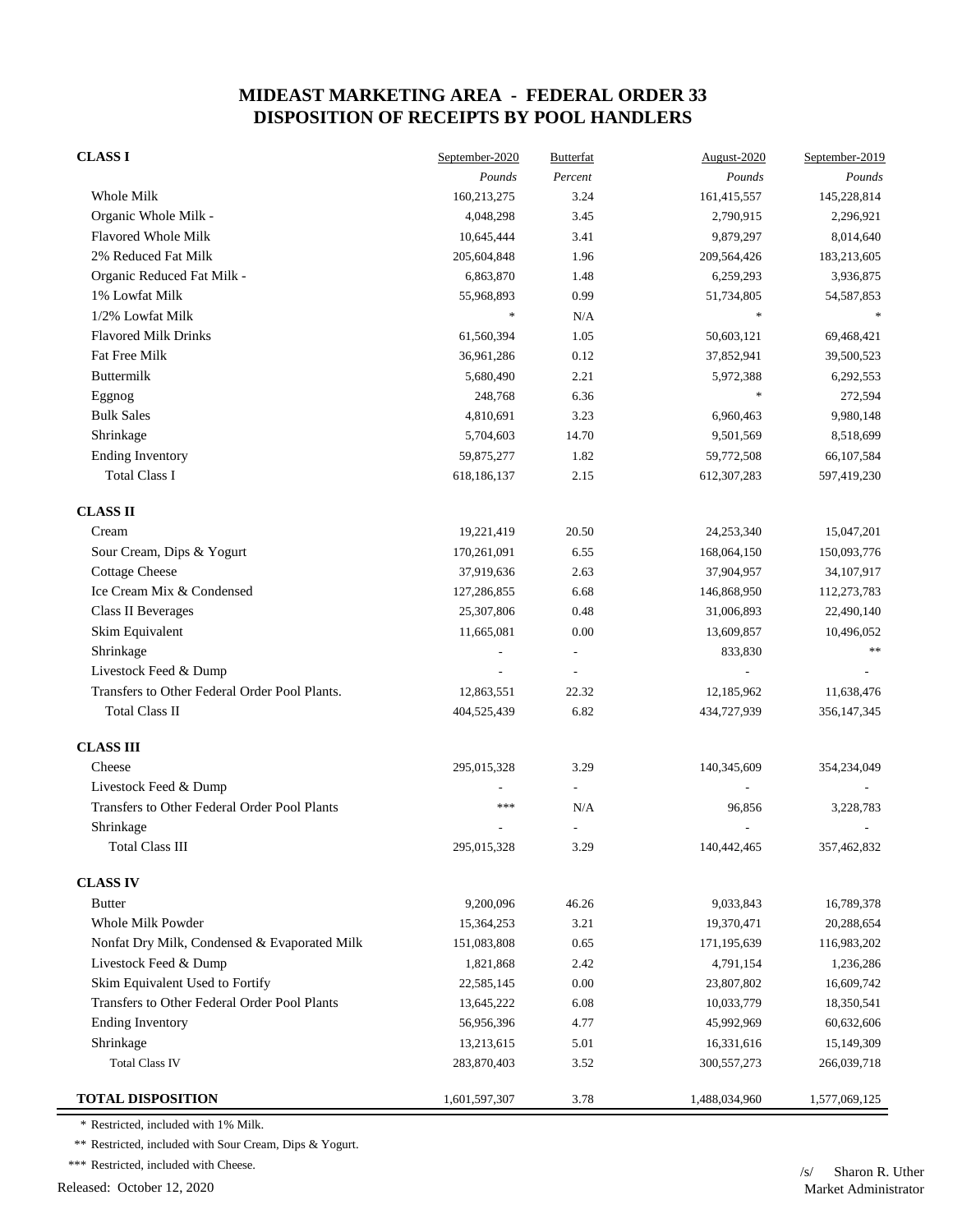| <b>CLASS I</b>                                | October-2020  | <b>Butterfat</b> | September-2020 | October-2019  |
|-----------------------------------------------|---------------|------------------|----------------|---------------|
|                                               | Pounds        | Percent          | Pounds         | Pounds        |
| Whole Milk                                    | 166,703,919   | 3.26             | 160,213,275    | 165,542,363   |
| Organic Whole Milk -                          | 4,214,633     | 3.45             | 4,048,298      | 2,075,380     |
| Flavored Whole Milk                           | 18,040,279    | 2.40             | 10,645,444     | 8,820,015     |
| 2% Reduced Fat Milk                           | 228,946,145   | 1.97             | 205,604,848    | 207,700,568   |
| Organic Reduced Fat Milk -                    | 6,430,931     | 1.40             | 6,863,870      | 4,665,889     |
| 1% Lowfat Milk                                | 57,412,173    | 0.99             | 55,968,893     | 57,752,347    |
| 1/2% Lowfat Milk                              | *             | N/A              | $\ast$         |               |
| <b>Flavored Milk Drinks</b>                   | 54,632,644    | 1.01             | 61,560,394     | 75,374,336    |
| Fat Free Milk                                 | 38,730,792    | 0.11             | 36,961,286     | 42,828,235    |
| <b>Buttermilk</b>                             | 6,477,114     | 2.35             | 5,680,490      | 7,251,668     |
| Eggnog                                        | 2,440,561     | 6.66             | 248,768        | 2,005,418     |
| <b>Bulk Sales</b>                             | 5,137,688     | 2.92             | 4,810,691      | 8,983,094     |
| Shrinkage                                     | 7,425,935     | 9.84             | 5,704,603      | 5,756,853     |
| <b>Ending Inventory</b>                       | 60,065,253    | 1.93             | 59,875,277     | 71,494,185    |
| <b>Total Class I</b>                          | 656,658,067   | 2.15             | 618,186,137    | 660,250,351   |
| <b>CLASS II</b>                               |               |                  |                |               |
| Cream                                         | 32,500,207    | 19.17            | 19,221,419     | 19,550,177    |
| Sour Cream, Dips & Yogurt                     | 163,399,986   | 6.41             | 170,261,091    | 153,528,559   |
| <b>Cottage Cheese</b>                         | 33, 327, 232  | 1.81             | 37,919,636     | 32,016,067    |
| Ice Cream Mix & Condensed                     | 109,066,257   | 6.61             | 127,286,855    | 110,435,810   |
| Class II Beverages                            | 28,802,272    | 0.43             | 25,307,806     | 15,926,130    |
| Skim Equivalent                               | 10,694,719    | 0.00             | 11,665,081     | 10,484,724    |
| Shrinkage                                     |               |                  |                | 165,556       |
| Livestock Feed & Dump                         |               |                  |                |               |
| Transfers to Other Federal Order Pool Plants. | 5,998,827     | 27.51            | 12,863,551     | 9,494,540     |
| <b>Total Class II</b>                         | 383,789,500   | 6.85             | 404,525,439    | 351,601,563   |
| <b>CLASS III</b>                              |               |                  |                |               |
| Cheese                                        | 86,036,395    | 6.58             | 295,015,328    | 297,303,192   |
| Livestock Feed & Dump                         |               |                  |                |               |
| Transfers to Other Federal Order Pool Plants  | ***           | N/A              | ***            | 996,382       |
| Shrinkage                                     |               |                  |                |               |
| <b>Total Class III</b>                        | 86,036,395    | 6.58             | 295,015,328    | 298,299,574   |
| <b>CLASS IV</b>                               |               |                  |                |               |
| <b>Butter</b>                                 | 9,795,968     | 42.94            | 9,200,096      | 19,797,789    |
| Whole Milk Powder                             | 16,192,143    | 2.82             | 15,364,253     | 16,673,002    |
| Nonfat Dry Milk, Condensed & Evaporated Milk  | 175,434,507   | 0.61             | 151,083,808    | 159,788,866   |
| Livestock Feed & Dump                         | 1,807,294     | 5.03             | 1,821,868      | 1,913,161     |
| Skim Equivalent Used to Fortify               | 22,393,224    | 0.00             | 22,585,145     | 23,195,899    |
| Transfers to Other Federal Order Pool Plants  | 10,568,456    | 7.73             | 13,645,222     | 16,806,165    |
| <b>Ending Inventory</b>                       | 47,621,556    | 5.50             | 56,956,396     | 49,101,736    |
| Shrinkage                                     | 13,828,816    | 4.90             | 13,213,615     | 16,599,486    |
| <b>Total Class IV</b>                         | 297,641,964   | 3.34             | 283,870,403    | 303,876,104   |
| <b>TOTAL DISPOSITION</b>                      | 1,424,125,926 | 3.94             | 1,601,597,307  | 1,614,027,592 |

\* Restricted, included with 1% Milk.

\*\*\* Restricted, included with Cheese.

Released: November 12, 2020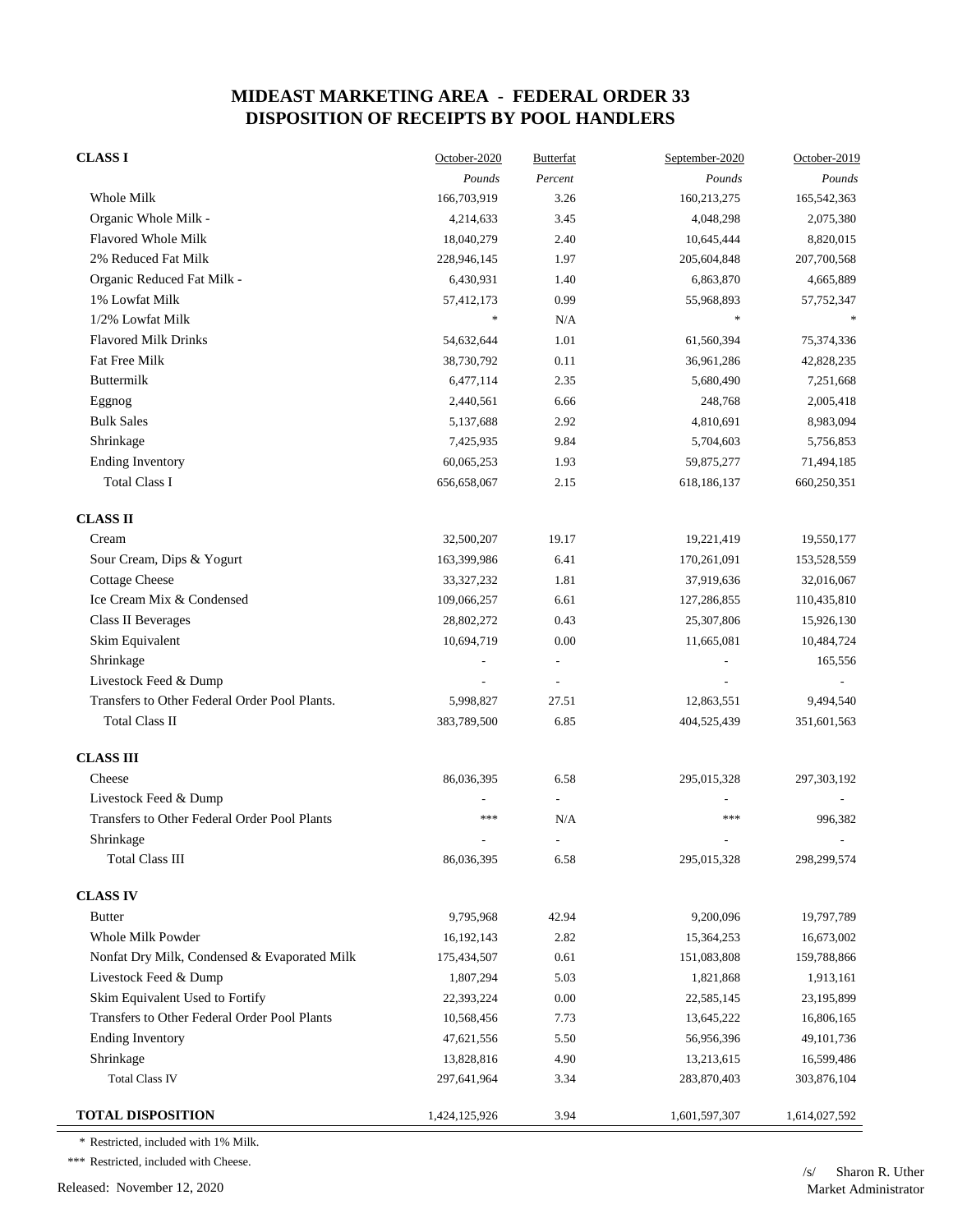| <b>CLASS I</b>                                | November-2020 | <b>Butterfat</b> | October-2020              | November-2019 |
|-----------------------------------------------|---------------|------------------|---------------------------|---------------|
|                                               | Pounds        | Percent          | Pounds                    | Pounds        |
| Whole Milk                                    | 168,109,048   | 3.27             | 166,703,919               | 146,273,634   |
| Organic Whole Milk -                          | 4,317,822     | 3.48             | 4,214,633                 | 2,263,232     |
| <b>Flavored Whole Milk</b>                    | 9,397,835     | 3.46             | $10,411,791$ <sup>^</sup> | 7,136,354     |
| 2% Reduced Fat Milk                           | 213,860,269   | 1.97             | 228,946,145               | 189,716,392   |
| Organic Reduced Fat Milk -                    | 7,111,724     | 1.49             | 6,430,931                 | 4,707,261     |
| 1% Lowfat Milk                                | 51,383,947    | 1.00             | 57,412,173                | 50,536,010    |
| 1/2% Lowfat Milk                              | $\ast$        | N/A              | $\ast$                    |               |
| <b>Flavored Milk Drinks</b>                   | 55,306,406    | 1.08             | 62,261,132 $^{\circ}$     | 60,996,989    |
| Fat Free Milk                                 | 37,227,697    | 0.10             | 38,730,792                | 39,233,241    |
| <b>Buttermilk</b>                             | 5,963,284     | 2.50             | 6,477,114                 | 6,892,413     |
| Eggnog                                        | 5,350,728     | 6.27             | 2,440,561                 | 4,841,537     |
| <b>Bulk Sales</b>                             | 3,193,956     | 3.31             | 5,137,688                 | 6,994,008     |
| Shrinkage                                     | 4,986,431     | 14.30            | 7,425,935                 | 5,206,475     |
| <b>Ending Inventory</b>                       | 70,738,444    | 1.91             | 60,065,253                | 72,141,412    |
| <b>Total Class I</b>                          | 636,947,591   | 2.21             | 656,658,067               | 596,938,958   |
| <b>CLASS II</b>                               |               |                  |                           |               |
| Cream                                         | 25,195,654    | 22.73            | 32,500,207                | 18,853,638    |
| Sour Cream, Dips & Yogurt                     | 139,573,941   | 6.20             | 163,399,986               | 129,045,610   |
| <b>Cottage Cheese</b>                         | 28,244,292    | 1.58             | 33, 327, 232              | 28,858,737    |
| Ice Cream Mix & Condensed                     | 87,867,556    | 8.40             | 109,066,257               | 73,998,398    |
| Class II Beverages                            | 28,033,382    | 0.39             | 28,802,272                | 22,546,354    |
| Skim Equivalent                               | 9,552,091     | 0.00             | 10,694,719                | 7,869,713     |
| Shrinkage                                     | **            | N/A              |                           | $**$          |
| Livestock Feed & Dump                         |               | $\overline{a}$   |                           |               |
| Transfers to Other Federal Order Pool Plants. | 3,437,566     | 37.86            | 5,998,827                 | 7,777,615     |
| <b>Total Class II</b>                         | 321,904,482   | 7.34             | 383,789,500               | 288,950,065   |
| <b>CLASS III</b>                              |               |                  |                           |               |
| Cheese                                        | 93,389,551    | 6.60             | 86,036,395                | 253,157,930   |
| Livestock Feed & Dump                         |               |                  |                           |               |
| Transfers to Other Federal Order Pool Plants  | ***           | N/A              | ***                       | 361,020       |
| Shrinkage                                     |               |                  |                           |               |
| Total Class III                               | 93,389,551    | 6.60             | 86,036,395                | 253,518,950   |
| <b>CLASS IV</b>                               |               |                  |                           |               |
| <b>Butter</b>                                 | 11,828,921    | 39.79            | 9,795,968                 | 19,844,183    |
| Whole Milk Powder                             | 17,964,305    | 3.21             | 16,192,143                | 17,846,146    |
| Nonfat Dry Milk, Condensed & Evaporated Milk  | 200,388,748   | 1.04             | 175,434,507               | 169,234,661   |
| Livestock Feed & Dump                         | 1,826,861     | 2.90             | 1,807,294                 | 1,932,959     |
| Skim Equivalent Used to Fortify               | 22,117,137    | 0.00             | 22,393,224                | 15,684,575    |
| Transfers to Other Federal Order Pool Plants  | 6,376,098     | 11.67            | 10,568,456                | 18,130,207    |
| <b>Ending Inventory</b>                       | 56,630,315    | 5.09             | 47,621,556                | 62,038,671    |
| Shrinkage                                     | 12,331,120    | 4.60             | 13,828,816                | 15,441,802    |
| <b>Total Class IV</b>                         | 329,463,505   | 3.53             | 297,641,964               | 320,153,204   |
| <b>TOTAL DISPOSITION</b>                      | 1,381,705,129 | 4.02             | 1,424,125,926             | 1,459,561,177 |

\* Restricted, included with 1% Milk.

 $^\wedge$  Revised

\*\* Restricted, included with Sour Cream, Dips & Yogurt.